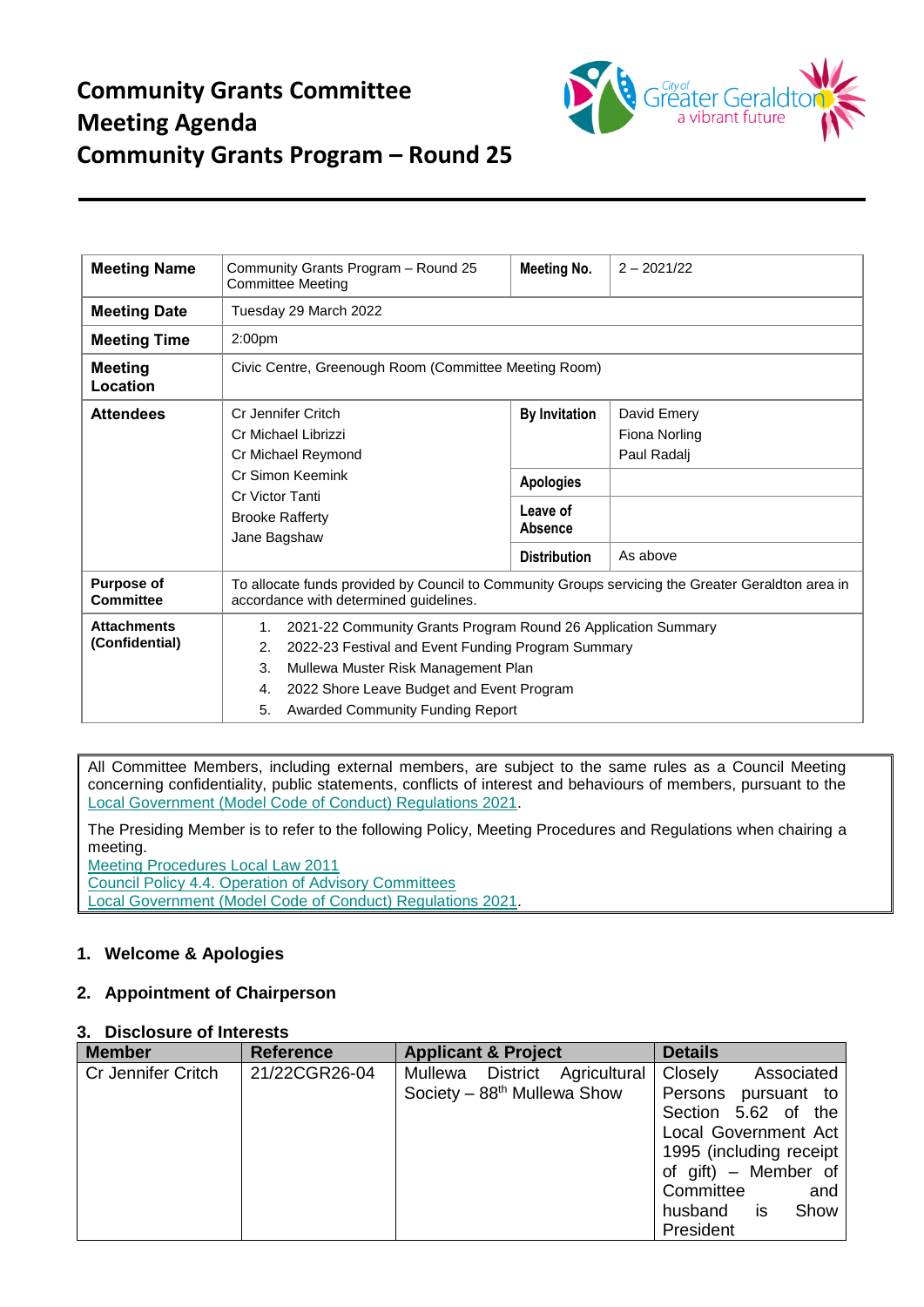## **4. Community Grants Program Round 26**

The Community Grants Program aims to provide assistance to not-for-profit community groups, clubs and organisations to implement projects, activities and programs that enhance and promote community wellbeing within the Greater Geraldton region.

The Community Grants Program has an annual budget of \$150,000. \$76,414 was awarded in Round 25 of the Community Grants Program delivered at the start of 2021-22. The total available for disbursement in Round 26 is \$73,586.

Applications opened for the City's Community Grants Program Round 26 on 10 January 2022 and closed on 23 February 2022.

A total of seven (7) applications have been received, requesting funding of \$63,474 for projects worth \$252,212.

All applications have been deemed **eligible** based on the criteria in the Community Funding Guidelines. Discussion of the individual committee member assessments will form the basis of the Committee decision for recommendations to the CEO for endorsement as per Council Policy 1.8 Community Funding Programs.

Full applications have been provided to the Committee through SmartyGrants for assessment and will be attached as Confidential Attachments to the minutes.

## **OFFICER RECOMMENDATION:**

That the Committee determine which applications be approved for funding under the Community Grants Program Round 26.

### **COMMITTEE DECISION:**

**MOVED:**

**SECONDED**: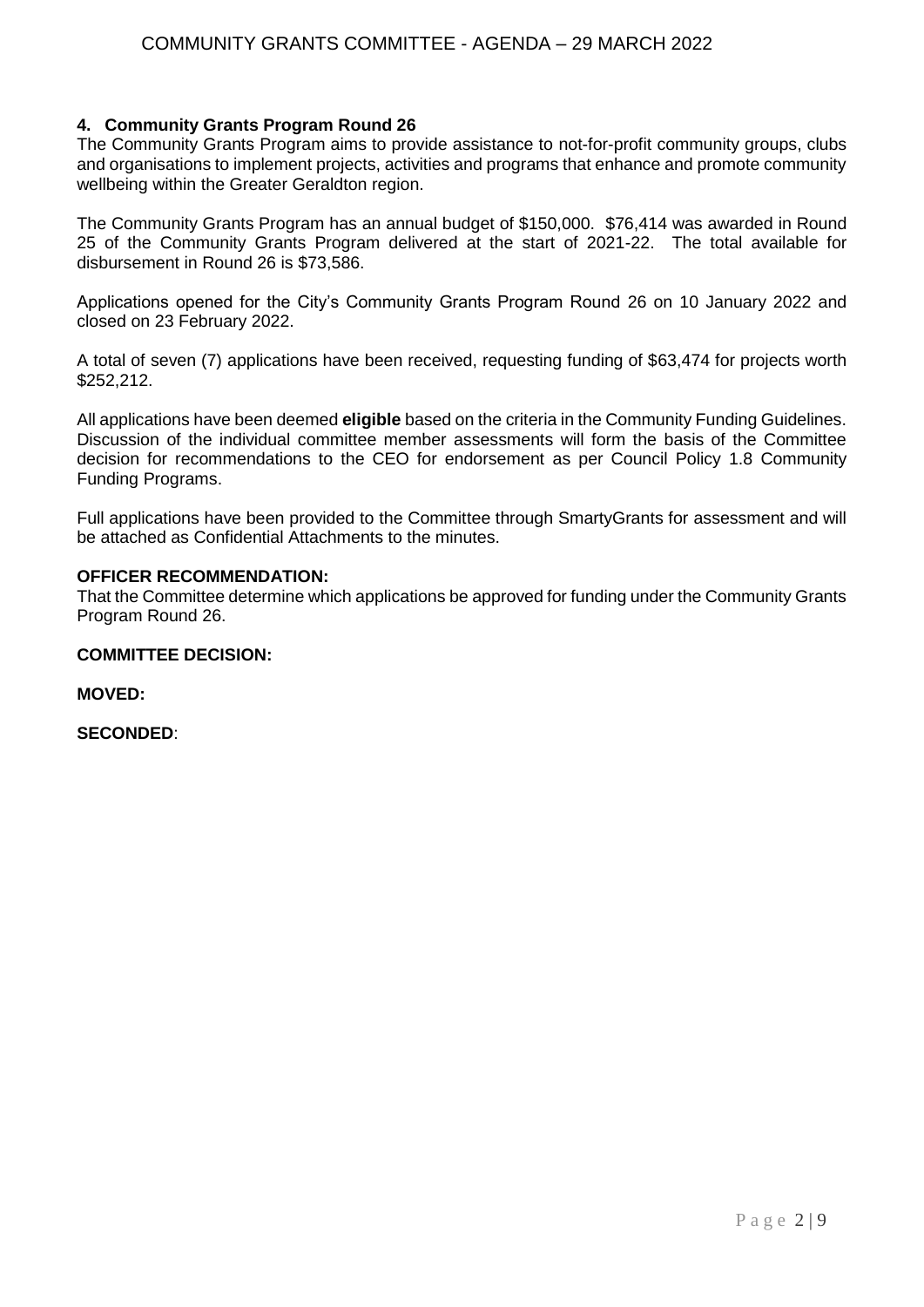## **5. 2022-23 Festival and Event Funding Program**

The Festival and Event Funding Program aims to provide assistance to host events within the City that brings tourism and an economic boost to the region.

Applications are received in advance for next financial year and outcomes will be incorporated into the draft 2022-23 budget based on the committee recommendation.

Applications opened for the City's 2022-23 Festival and Event Funding program on 19 July 2021 and closed on 31 December 2021.

Two (2) applications have been received and have been deemed eligible based on the criteria in the Community Funding Guidelines. The total of applications for funding in 2022-23 is \$100,000 for events worth \$893,580.

Discussion of the individual committee member assessments will form the basis of the Committee decision.

Full applications have been provided to the Committee through SmartyGrants for assessment and will be attached as Confidential Attachments to the minutes.

## **OFFICER RECOMMENDATION:**

That the Committee determine which applications be approved provision for events in the 2022-23 to 2031-32 Long Term Financial Plan to conditionally allocate funding in future years subject to the following conditions:

- 1. Funding is to be directed to costs associated with approved activities. If applicable, in-kind support is for the waiver of approved City fees and costs .
- 2. Council endorsement of the City of Greater Geraldton's Annual Budget which commits the provisional allocation for the revelant year.
- 3. Review and acceptance of the annual budget and annual acquittal for the events by City offiers prior to the applicable years funding being issued. Information is to include evidnece demonstrating increased economic impact, financial sustainability and community benefit.
- 4. If applicable, in-kind support for Year 2 (2023-24) and Year 3 (2024-25) will not be provided, unless the applicant agrees to reduce the cash contribution by the value of the in-kind provision to make the total contribution as per the cash contribution for Year 1 (2022-23).

# **COMMITTEE DECISION:**

**MOVED:**

**SECONDED:**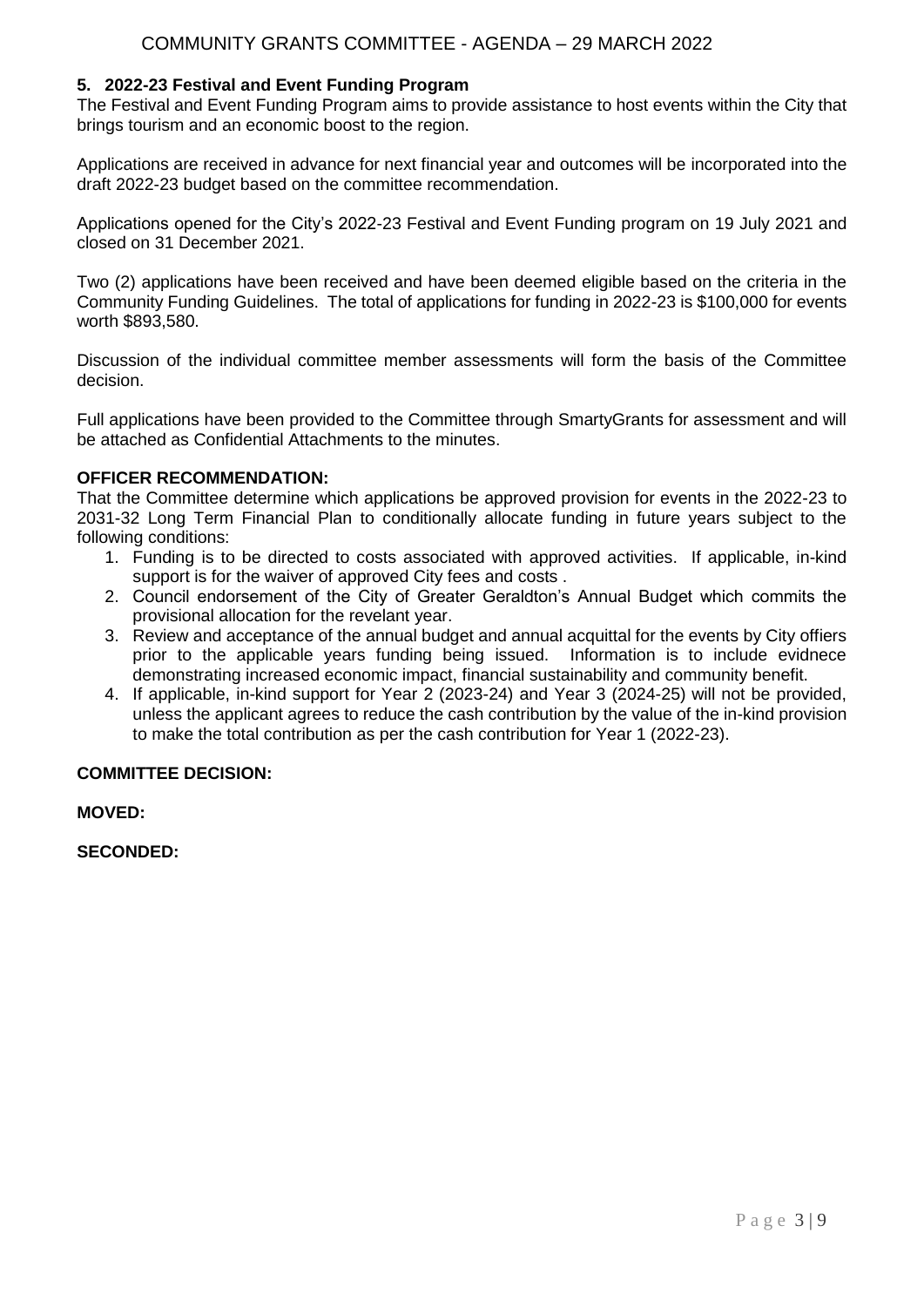# COMMUNITY GRANTS COMMITTEE - AGENDA – 29 MARCH 2022

### **6. 2022-23 Community Grants Budget**

The 2021-22 budget for the Community Grants Program is \$150,000.

In 2019-20 the annual budget for the Community Grants Program was \$200,000 however this was reduced to \$100,000 in 2020-21 due to the impacts of COVID-19 and limitation of available funding rounds for the financial year to just one (1).

At the March 2021 Community Grants Committee Meeting, the Committee requested the consideration of \$15,000 for the Community Grants Program in 2021-22 to allow for the offering of two (2) grant rounds.

Community Grants Committee to discuss and make a determination if the current budget of \$150,000 for the 2022-23 is sufficient, or if they would like to request an increase to the budget allocation to be deliberated as part of the annual budget process.

#### **OFFICER RECOMMENDATION:**

That the Committee determine the preferred level of funding for the Community Grants Program in 2022-23.

#### **COMMITTEE DECISION:**

**RECOMMEND the current Community Grants budget of \$150,000 is considered in budget deliberations for 2022-23.**

**MOVED: Cr. Critch**

**SECONDED: Cr. Librizzi**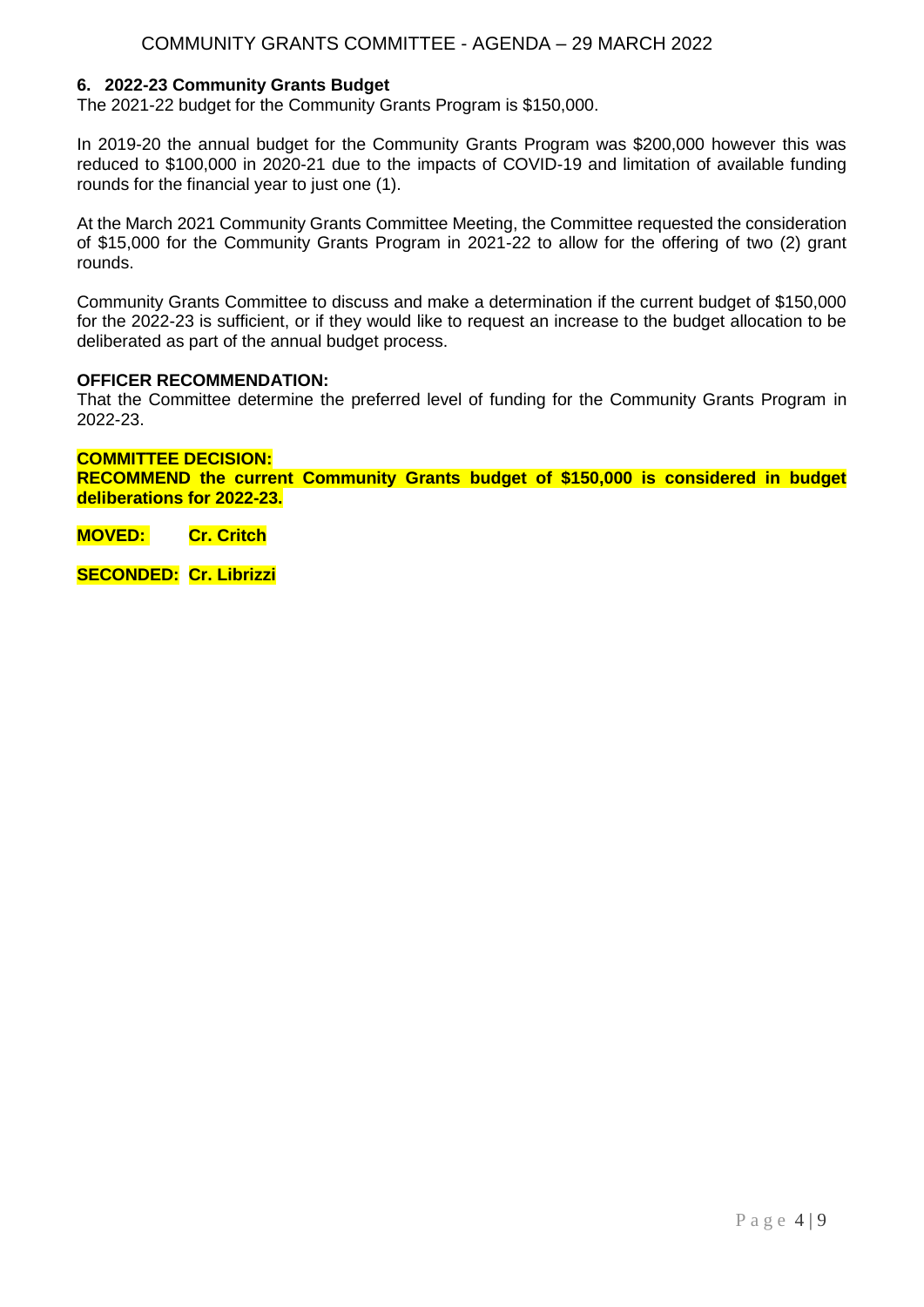## **7. 2022 Mullewa Muster & Rodeo**

The City of Greater Geraldton received correspondence from the Mullewa Muster & Rodeo Inc. in December 2021 as follows:

Since the inception of the Mullewa Muster & Rodeo in 2012, the City of Greater Geraldton has been supporting our event with cash and in-kind contributions. Part of the in-kind contribution was an event coordinator supplied by a Mullewa District Office staff member. This position has since been made redundant in 2020. The committee are passionate to continue the high standards already obtained by an experienced event coordinator. To effectively achieve this we request the following from Council.

- Continued financial support of \$30,000 cash contribution.
- $\bullet$ A further \$15,000 cash contribution to cover fees associated with an event coordinator.
- In kind support to the value of \$30,000 inclusive of staff wages to assist with event logistics.  $\bullet$ ground preparation, and event set up and pack down.

If approved, the committee will enlist the services of event coordinator Gina Jenkins from Zen Events, a Geraldton based business. Gina has been involved in the event industry for 12 years delivering community and corporate events throughout the Midwest region. I have attached Gina's quote with this letter.

Mullewa Muster & Rodeo Inc. is a non for profit organisation. All proceeds from each event is 100% invested into the following year.

With the Premier's announcement of open borders from 5 February, the Mullewa Muster and Rodeo Committee are excited to confirm our action packed event is returning 4 June 2022.

The event brings approximately 4000 people to our small town, which reflectively boosts the local economy with many businesses reporting record profits over the event weekend.

Our small committee consists of dedicated community members who work collaboratively to present this annual event. Our objectives are to revitalise and strengthen community spirit, boost the local economy and showcase our town as a great place to live and visit. With continued support this event promises to prosper for many years to come.

At the Community Grants Committee in March 2021, the Committee approved that the 2019-20 funding that had already been paid be carried over for a further year. There was concern amongst the Committee on the financial risk of the Mullewa Muster & Rodeo Inc. if there was no strategy to adapt to changing COVID-19 restrictions. The approved carryover of funds was therefore approved on the condition that the recipient provided a plan to run a modified event in 2022 based on the current COVID-19 restrictions that can be updated as restrictions change.

The Risk Management Plan was provided to the City on 21 March 2022, and is attached for reference.

Mullewa Muster & Rodeo Inc. were invited to submit a request for additional funding in 2021-22 through SmartyGrants, with an additional \$15,000 cash contribution, for the appointment of an external event co-ordinator, requested along with in-kind provisions of up to \$20,000 for the following:

- 1. Use of City Equipment & Resources
	- a. Maintenance of the Rodeo Arena;
	- b. Set-up and pack down of the event;
	- c. Printing of programs.
- 2. City staff to assist in the preparation of the event 400 hours
	- a. Moving of equipment from Geraldton to Mullewa for the event.
		- b. Placement of existing rodeo equipment at the site.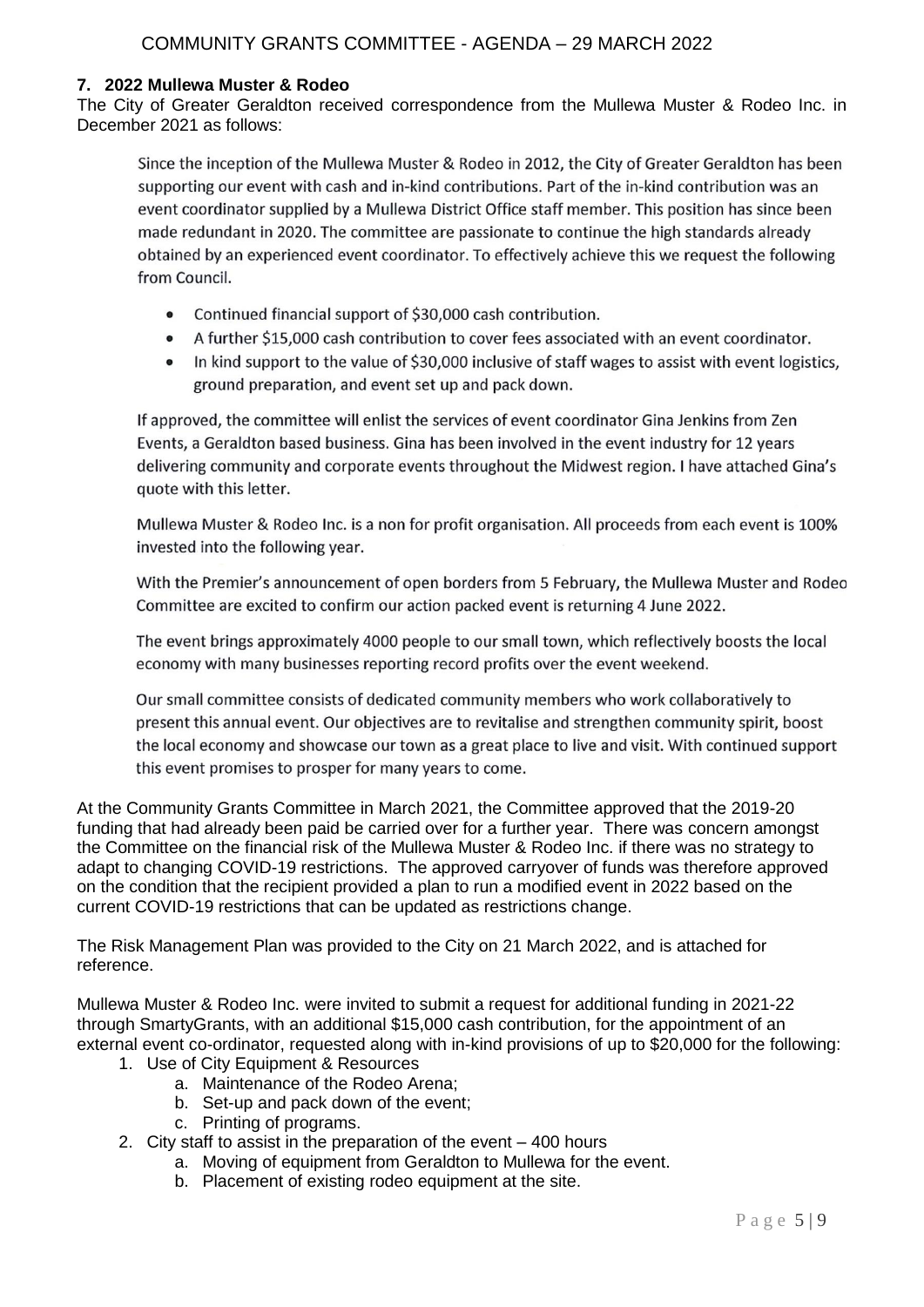# COMMUNITY GRANTS COMMITTEE - AGENDA – 29 MARCH 2022

- c. Printing and folding of programs.
- d. Placement of rubbish bins.
- e. Maintenance of rodeo arena, including removal of weeds and preparation of arena.
- f. Use of Mullewa office for cash storage prior to and after the event.

Mullewa Muster & Rodeo Inc. were awarded funding for a three (3) year period, and have currently received the first year's allocation (2019-20) which has been carried over to the 2022 Mullewa Muster & Rodeo due to the impacts of COVID-19.

Should the Committee approve this request for additional funds to be made available in 2021-22, the following funding options can be considered:

- 1. The Community Grants budget will be under expended this year (final figure is dependent on approved allocations under Item 4 – Community Grants Program Round 26 Allocations). Remaining budget can be utilised for additional funding awarded to Mullewa Muster & Rodeo Inc. if required.
- 2. Festival & Event Funding budget will be under expended this year by \$20k due to the cancellation of events. Remaining budget can be utilised for additional funding awarded to Mullewa Muster & Rodeo Inc. if required.
- 3. Awarded funding can be seen as additional to the funding that they are currently holding and be acquitted as the Year 1 allocation, OR
- 4. Awarded funding can be seen as release of the Year 2 allocation, with the Year 1 and Year 2 allocation to be acquitted together. This would mean that the 2023 Mullewa Muster & Rodeo (2022-23) would be the final year of funding under the current agreement. The Recipient will be eligible to submit a request for recurrent funding from 2023-24 to 2025-26 when the next round opens in July 2022.

The request for additional funding has been provided to the Committee through SmartyGrants for assessment and will be attached as Confidential Attachments to the minutes.

### **OFFICER RECOMMENDATION:**

That the Committee determine if additional funding for the 2022 Mullewa Muster & Rodeo be approved.

### **COMMITTEE DECISION:**

**AWARD additional \$15,000 cash contribution and up to \$20,000 in kind contribution from the existing 2021-22 budget. AMEND the current funding agreement such that the total funding awarded over the term remains at \$90,000: 2019-20 carried over to 2021-22 \$45,000 cash + \$20,000 in kind 2022-23 \$30,000 cash 2023-24 \$15,000 cash**

**MOVED: Cr Reymond**

**SECONDED: Cr. Keemink**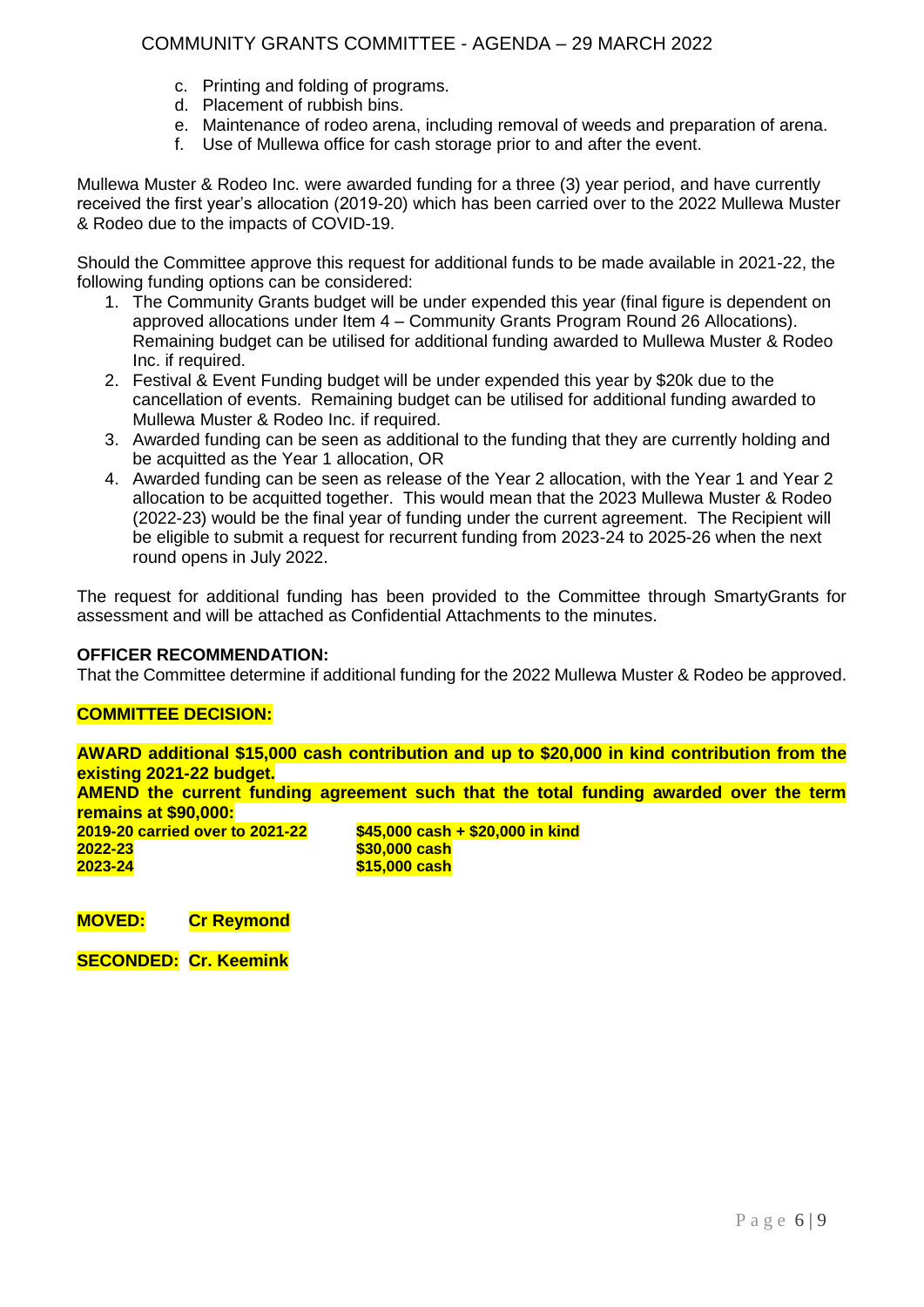## **8. 2022 Shore Leave**

At the Ordinary Meeting of Council on 23 February 2021 (CE0070), Council resolved to:

- 1. APPROVE and AUTHORISE the budget transfer of \$60,000 in existing funds allocated in the 2020-21 Current Budget from the WoW Festival to the proposed Festival and Event in Geraldton (Shore Leave), subject to the following conditions:
	- a. Provision of a minimum of one COVID-19 compliant free family friendly event per day for the community;
	- b. Provision of evidence demonstrating approval of all required applications and permits;
	- c. Provision of final Program of Events and Budget;
	- d. Review of the annual acquittal to be endorsed by the Committee prior to subsequent years funding being issued. Acquittal to include evidence demonstrating economic impact, financial sustainability and community benefit;
	- e. Review of the annual budget and event program to be endorsed by the Committee prior to subsequent years funding being committed. Information is to include evidence demonstrating increased economic impact, financial sustainability and community benefit;

2. APPROVE and AUTHORISE the integration of the \$40,000 Night Laser Show to include integration of elements in the WA Regional Tourism Conference and the Shore Leave Festival to be delivered by the applicant in line with the REDS funding guidelines and conditions under an MOU with the City;

3. DELEGATE approval to the CEO for in kind support to the value of \$20,000 for venue hire;

4. MAKE PROVISION in the 2021-22 to 2030-31 Long Term Financial Plan to conditionally allocate \$100,000 in Year 1 and Year 2 of the plan (being Year 2 and Year 3 of the event), subject to 1 (d) and (e) above;

5. DELEGATE authority to the Chief Executive Officer to negotiate an Agreement with Tourism Geraldton Midwest regarding expenditure of the above funds; and

6. DETERMINE future funding of the Wind on Water (WoW) Festival as part of the 2021-22 budget deliberations.

Community Grants Committee to review the 2022 Shore Leave Festival Budget and Event Program and endorse the 2021-22 allocation to be made available to the recipient.

Current conditions of funding are as follows:

- 1. Provision of a minimum of one COVID compliant free family friendly event per day for the community.
- 2. Provision of evidence demonstrating approval of all required applications and permits.
- 3. Provision of a final Program of Events and Budget.
- 4. Review of the annual acquittal to be endorsed by the Committee prior to the following years funding being issued. Acquittal to include evidence demonstrating economic impact, financial sustainability and community benefit.
- 5. Review of the annual budget and event program to be endorsed by the Committee prior to the following years funding being committed. Information is to include evidence demonstrating increased economic impact, financial sustainability and community benefit.
- 6. Provision of evidence of Public Liability Insurance, Personal Accident Insurance, and if applicable, Workers Compensation Insurance.
- 7. Provision of current Risk Management Plan and / or COVID Safe Plan.

The current agreement is with Tourism Geraldton Midwest (auspiced by Geraldton Fishermen's Coorperative). Project 3 were appointed as the Event Director for the 2021 Shore Leave Festival. Tourism Midwest has advised that Project 3 now has full financial responsibility for Shore Leave and have therefore requested that the Funding Agreement be transferred to Project 3. As per the Council resolution, the Agreement is with Tourism Geraldton Midwest to 2023-24. While we cannot change the awarded recipient of funding, additional conditions are proposed in the Officer Recommendation to reflect that the financial responsibility of the event is with Project 3.

Current COVID-19 impacts and restrictions continue to leave uncertainty regarding if events will go ahead, regardless of the measures put in place to mitigate this risk. Additional condition is proposed in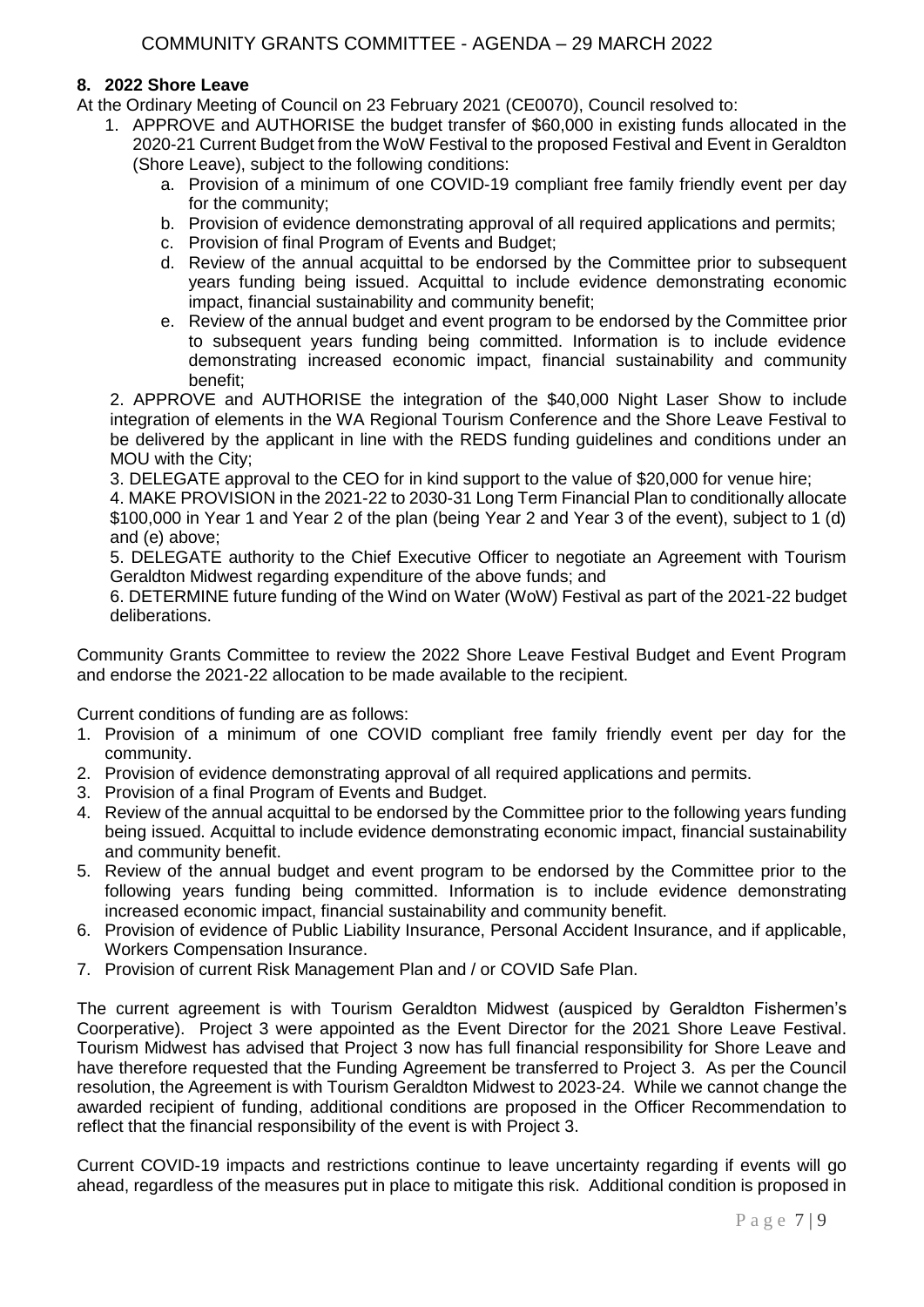the Officer Recommendation that the funding is returned should the event not go ahead in the 2022 calendar year.

# **OFFICER RECOMMENDATION:**

- 1. ACCEPT the 2022 Shore Leave Festival Budget and Event Program.
- 2. APPROVE the 2021-22 funding allocation of \$100,000 upon meeting of the following conditions:
	- a) Provision of a minimum of one COVID compliant free family friendly event per day for the community.
	- b) Provision of evidence demonstrating approval of all required applications and permits.
	- c) Provision of a final Program of Events and Budget.
	- d) Review of the annual acquittal to be endorsed by the Committee prior to the following years funding being issued. Acquittal to include evidence demonstrating economic impact, financial sustainability and community benefit.
	- e) Review of the annual budget and event program to be endorsed by the Committee prior to the following years funding being committed. Information is to include evidence demonstrating increased economic impact, financial sustainability and community benefit.
	- f) Provision of evidence of Public Liability Insurance, Personal Accident Insurance, and if applicable, Workers Compensation Insurance.
	- g) Provision of current Risk Management Plan and / or COVID Safe Plan.
	- h) Tourism Geraldton Midwest ASSIGN all obligations and financial responsibility under this Funding Agreement to Project 3, and Project 3 accepts the assignment of transfer.
- 2) ADVISE that if, for whatever reason, the Shore Leave Festival is not delivered in 2022 calendar year, the Recipient will be required to repay the funding.

## **COMMITTEE DECISION:**

- **1. ACCEPT the 2022 Shore Leave Festival Budget and Event Program.**
- **2. ACCEPT the 2021 Shore Leave Festival Acquittal.**
- **3. APPROVE the 2021-22 funding allocation of \$100,000 upon meeting of the following conditions:**
	- **a) Provision of a minimum of one COVID compliant free family friendly event per day for the community.**
	- **b) Provision of evidence demonstrating approval of all required applications and permits.**
	- **c) Provision of a final Program of Events and Budget.**
	- **d) Review of the annual acquittal to be endorsed by the Committee prior to the following years funding being issued. Acquittal to include evidence demonstrating economic impact, financial sustainability and community benefit.**
	- **e) Review of the 2022-23 budget and event program to be endorsed by the Committee prior to the following years funding being released.**
	- **f) Provision of evidence of Public Liability Insurance, Personal Accident Insurance, and if applicable, Workers Compensation Insurance.**
	- **g) Provision of current Risk Management Plan and / or COVID Safe Plan.**
	- **h) Tourism Geraldton Midwest (auspiced by Geraldton Fisherman's Cooperative) ASSIGN all obligations and financial responsibility under this Funding Agreement to Project 3, and Project 3 accepts the assignment of transfer.**

**3. ADVISE that if, for whatever reason, the Shore Leave Festival is not delivered in 2022 calendar year, the Recipient will be required to repay the funding.**

**MOVED: Cr. Critch**

**SECONDED**: **Cr Librizzi**

# **CARRIED BY CONSENSUS**